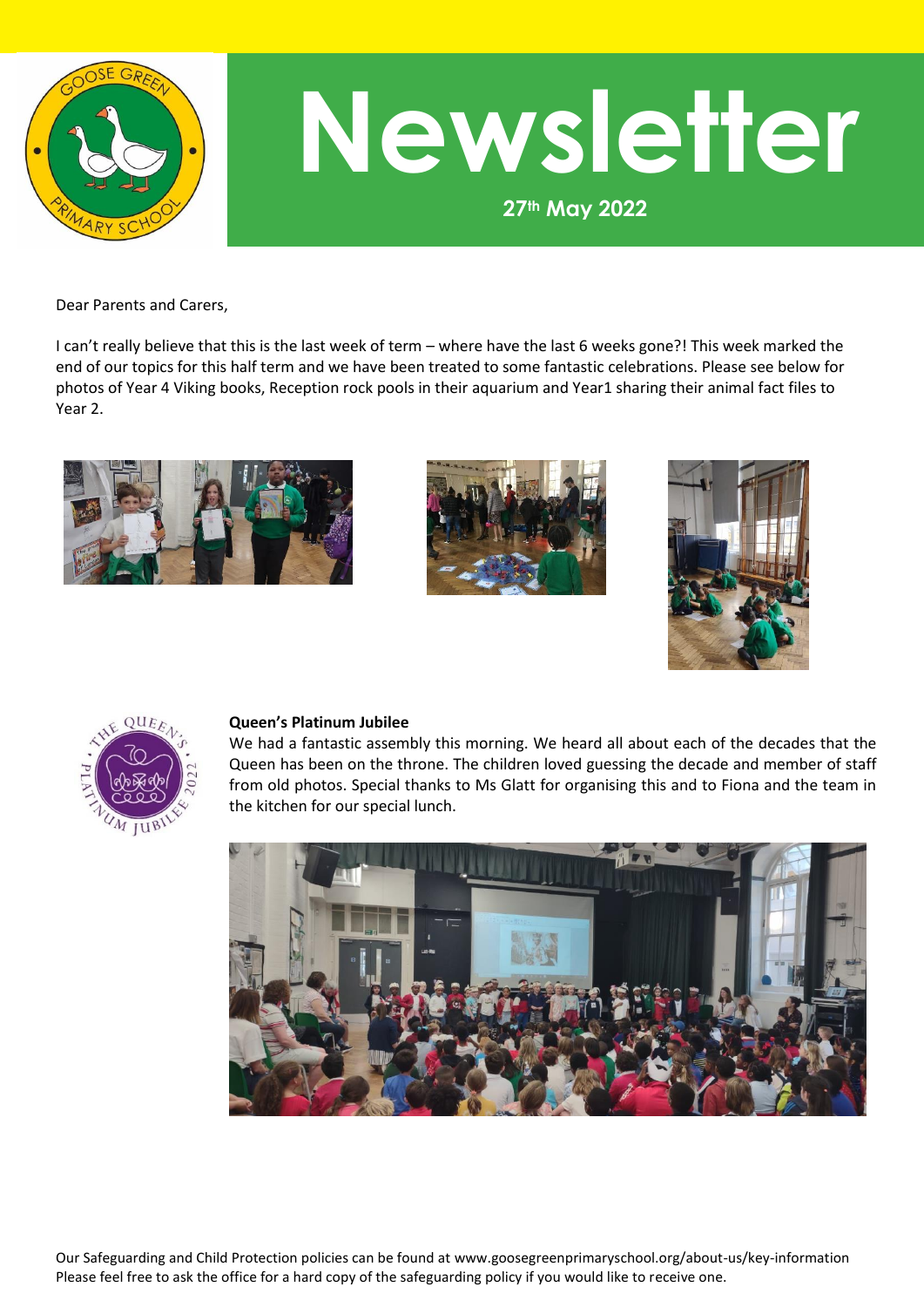### **Year 6 Work Experience**

As part of their transition work in preparation for moving onto secondary school Year 6 pupils have been trying out various roles around the school. We have been really impressed by their enthusiasm and dedication. Well done Year 6!





#### **We want your empty crisp packets!**

The School council and Eco warriors have teamed up with the charity 'Get rid of it' to help provide essential blankets for homeless people in London. **Crisp packets** are an ideal material for the survival blankets because they are waterproof and the silver foil lining reflects heat, keeping the body warmer for longer. Crisp packets are also among the least recycled types of packaging material. Please bring in your crisp packets to school and your child will give them to their School council or Eco Warrior class representative. These will then be flattened and placed in the special bin for collection. ONLY CRISPS PACKETS PLEASE.

For more information please see the links below. <https://crisppacketproject.com/>



### **Learning Attribute Winners** Well done to our three winners this week:

Isobel – for **collaboration** and working well with her peers.

Syreese – for **determination**. Syreese has been working hard to edit and improve his writing.

Year 2 – for **independence, determination** and **courage**. Congratulations on working so hard during the SATs last week.



Have a safe and restful hoilday. See you on Monday 6<sup>th</sup> June.

Louise Partridge

Our Safeguarding and Child Protection policies can be found at goosegreenprimaryschool.org/about us/key information/policies Please feel free to ask the office for a hard copy of the safeguarding policy if you would like to receive one.